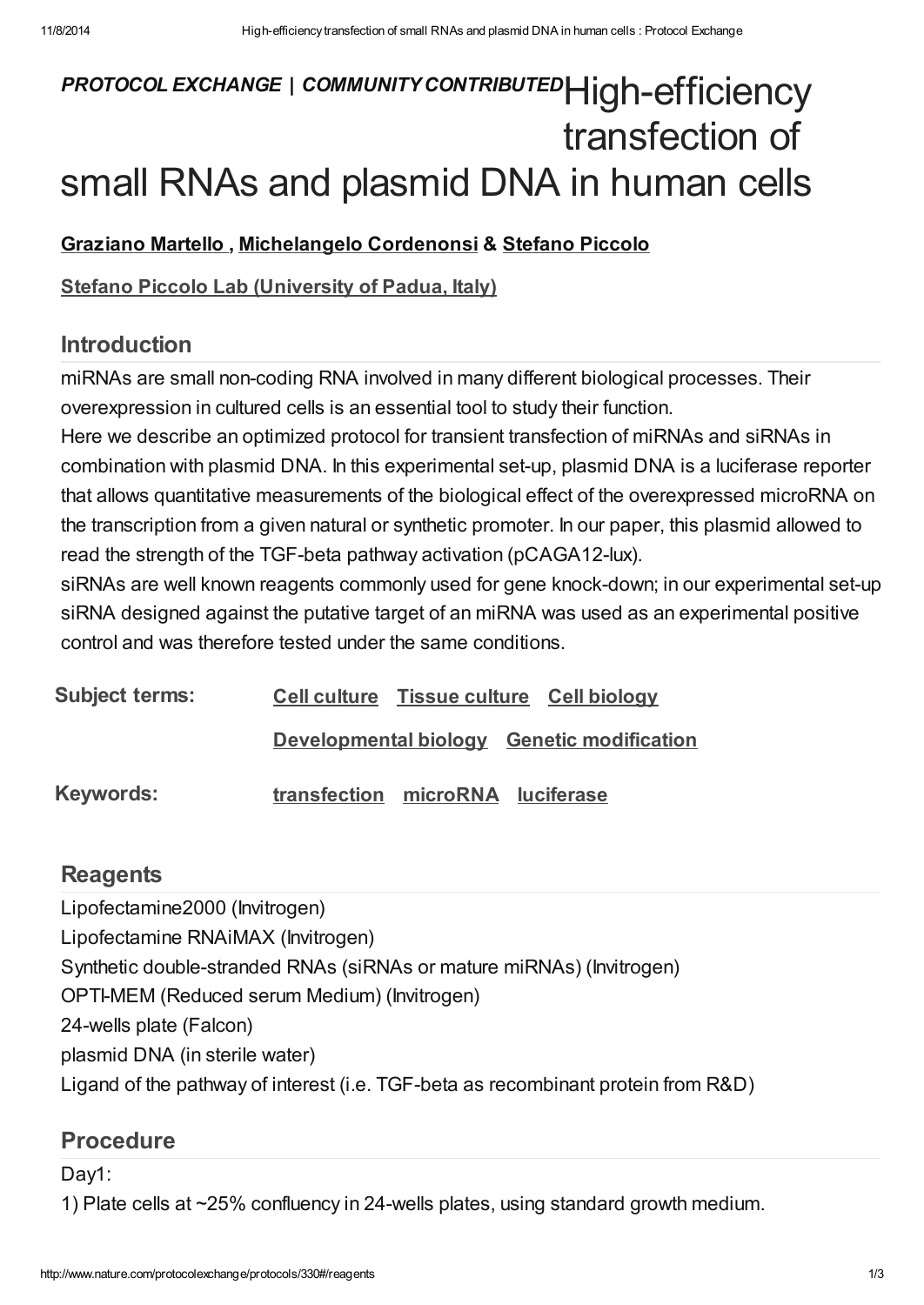Day<sub>2</sub>:

2) Check cells confluency (it shoud be ~50%) and replace the medium with 500μl of growth medium without antibiotics.

3) Mix 600 ng of siRNA in 50ul of Opti-MEM (amounts and volumes used for a single well)

4) Mix 1 ul of RNAiMAX in 50 μl of Opti-MEM

- 5) Combine the 2 solutions, mix gently and incubate 10 minutes at room temperature
- 6) Add the solution uniformly to the cells
- 7) After 4-6 hours replace medium with standard growth medium
- 8) Incubate cells for 48 hours under standard conditions.

Day4:

9) Replace the medium with 500ul of growth medium without antibiotics

10) Mix 600ng of miRNA, 80ng of reporter plasmid and 40ng of pCS2-lacZ plasmid in 50ul of

Opti-MEM (amounts and volumes used for a single well; pCS2-lacZ is used as normalizer for luciferase assays)

- 11) Mix 1ul of Lipofectamine2000 in 50μl of Opti-MEM
- 12) Combine the 2 solutions, mix gently and incubate 10 minutes at room temperature
- 13) After 4-6 hours replace medium with standard growth medium

Day5:

14) Replace the medium with 500μl of growth medium containing 0.1% serum and incubate for 8 hours

- 15) Dilute the protein ligand in 0.1% serum medium and add the solution to the cells
- 16) Incubate cells under standard conditions for 2-16 hours (according to the ligand activity)
- 17) Replace medium with 200µl per well of luciferase lysis buffer
- 18) Perform a standar luciferase assay

## **[Timing](javascript:;)**

5 days

# [Critical](javascript:;) Steps

In order to find the right concentration of extracellular ligand (i.e. giving an unambiguous reporter induction in treated cells, and thus a solid bioassay) we suggest to perform a titration experiment, using doses from 0. 1 ng/ml to 100 ng/ml

# **[Troubleshooting](javascript:;)**

To maximize transfection efficiency, avoid cell clumping. For some epithelial cells, it may be advantageous to plate cells in collagen I coated dishes to facilitate spreading and even cell seeding

# **[References](javascript:;)**